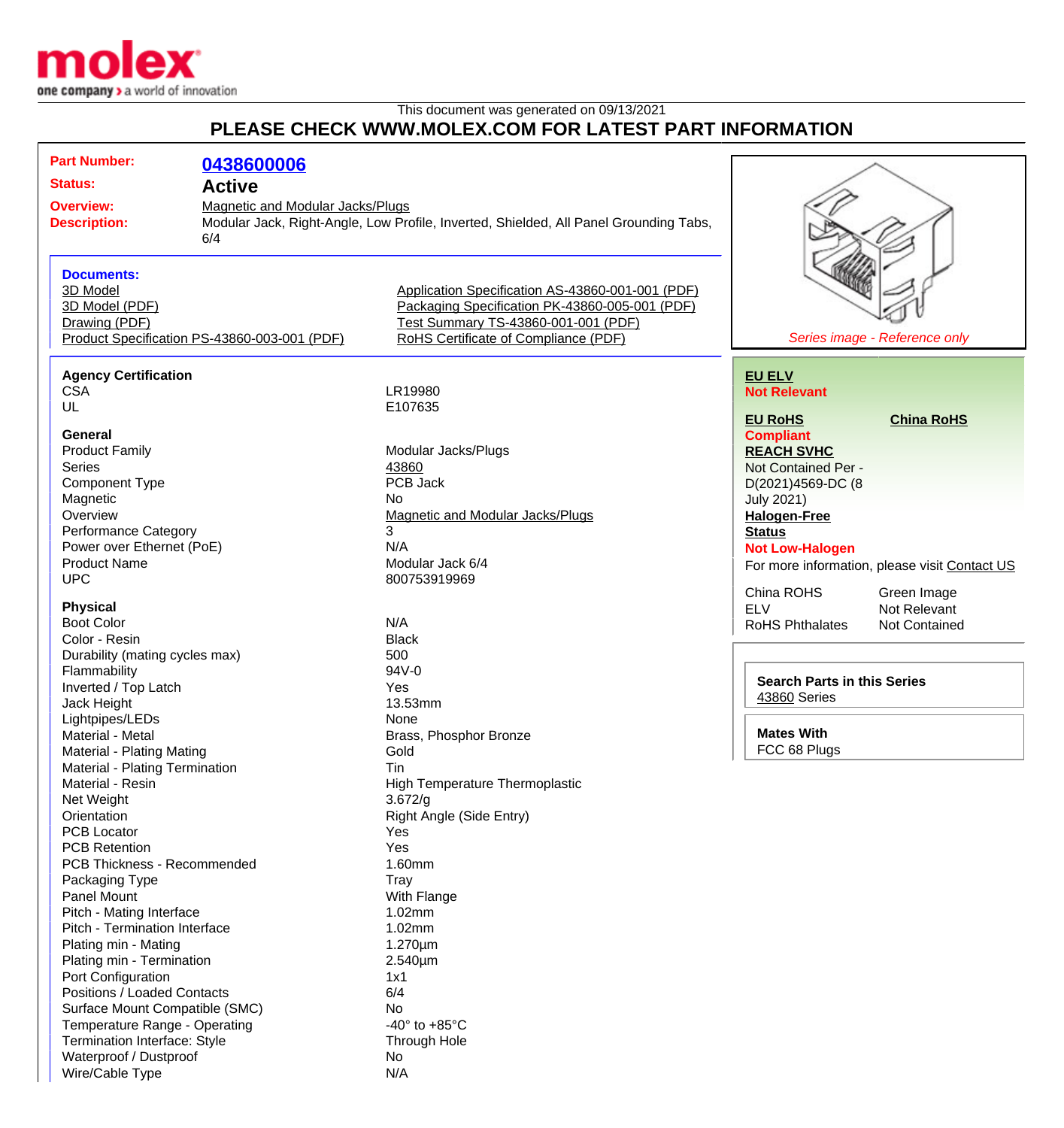| <b>Electrical</b><br>Current - Maximum per Contact<br>Grounding to PCB<br>Grounding to Panel<br>Shielded<br>Voltage - Maximum | 1.5A<br>Yes<br>Yes<br>Yes<br>150V AC (RMS) |  |  |  |
|-------------------------------------------------------------------------------------------------------------------------------|--------------------------------------------|--|--|--|
| <b>Solder Process Data</b><br>Lead-freeProcess Capability                                                                     | WAVE                                       |  |  |  |
| <b>Material Info</b>                                                                                                          |                                            |  |  |  |
| <b>Reference - Drawing Numbers</b>                                                                                            |                                            |  |  |  |
| <b>Application Specification</b>                                                                                              | AS-43860-001-001                           |  |  |  |
| Packaging Specification                                                                                                       | PK-43860-005-001                           |  |  |  |
| <b>Product Specification</b>                                                                                                  | PS-43860-003-001                           |  |  |  |
| Sales Drawing                                                                                                                 | SD-43860-001-001                           |  |  |  |
| <b>Test Summary</b>                                                                                                           | TS-43860-001-001                           |  |  |  |

## This document was generated on 09/13/2021 **PLEASE CHECK WWW.MOLEX.COM FOR LATEST PART INFORMATION**